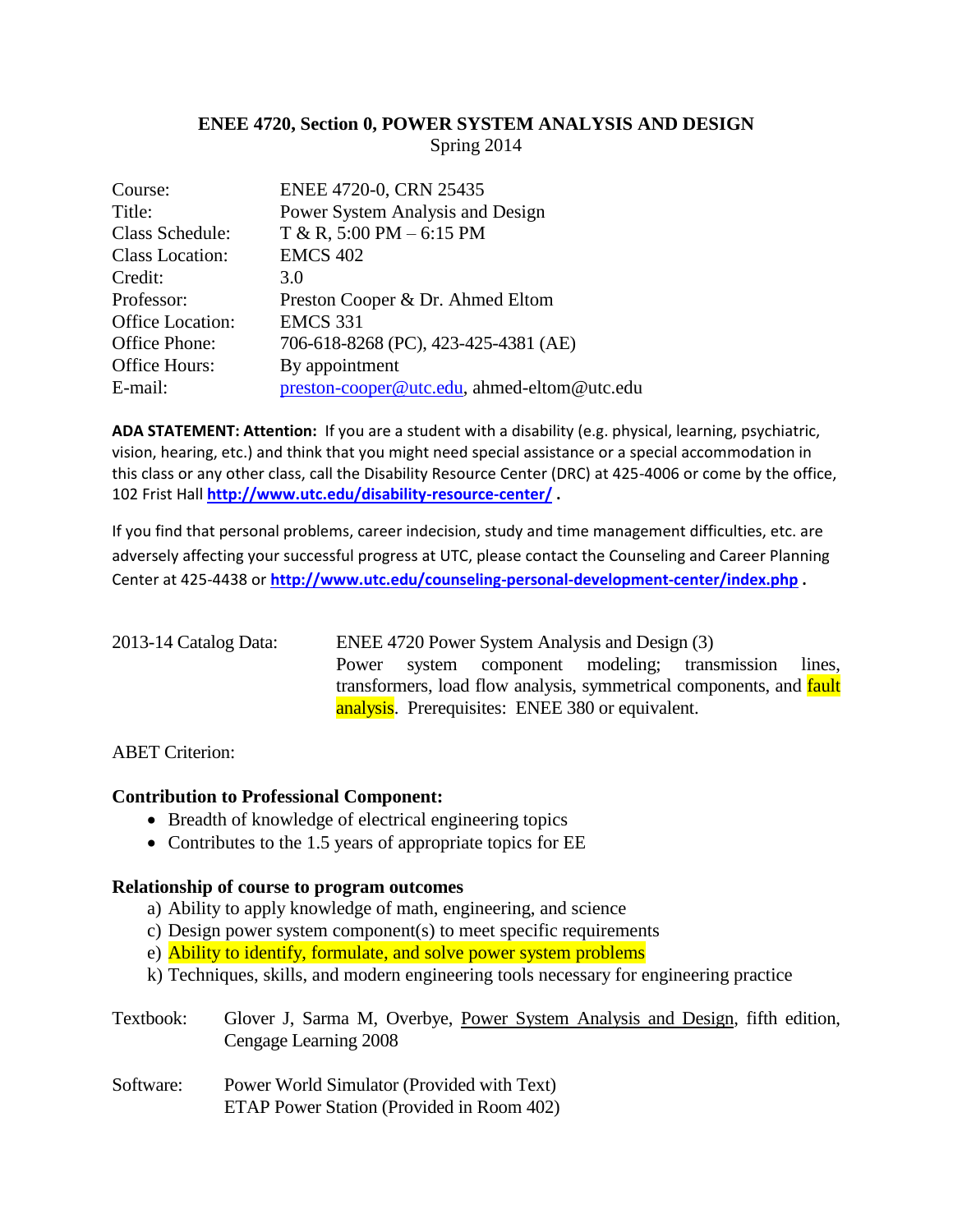Reference: Stevenson W, Elements of Power System Analysis, 5th edition, McGraw-Hill, 1982, 1994.

Meetings: T, R 5:00 – 6:15 am, EMCS 402

Coordinator: Preston Cooper, Tel: 706-618-8268

Goals: After completing this course, the student will be capable of mathematically modeling the major elements of the power system and solving simple power flow problems to determine voltages and currents. Symmetrical component techniques will be mastered in order to provide the capability to analyze unbalanced faults.

#### **Prerequisites by Topic:**

- 1. Network analysis
- 2. Electromagnetic principles
- 3. Electrical machinery
- 4. Automatic control principles
- 5. Power and polyphase circuits

| <b>Topics Covered:</b>                                       | Week No.       |
|--------------------------------------------------------------|----------------|
| 1. Electric Energy and the Environment.                      |                |
| 2. System modeling and network calculations                  | 2, 3           |
| 3. Transmission lines impedance and capacitance              | 4,5            |
| 4. Current and voltage relationship on transmission lines    | 6              |
| 5. Load flow solution                                        | 7, 8, 9        |
| 6. Symmetrical three phase faults and symmetrical components | 10, 11, 12, 13 |
| 7. Unsymmetrical faults                                      | 14, 15         |

#### **Grading Policy:**

The grade in the course will be based on a weighted average formed as follows:

| Examinations (2)         | 40% |
|--------------------------|-----|
| Comprehensive Final Exam | 20% |
| Homework                 | 20% |
| Design project(s)        | 20% |

Letter grades will ordinarily be assigned as follows:

| 90 | $\,<$ | A |       |    |
|----|-------|---|-------|----|
| 80 | $\,<$ | B | $\lt$ | 90 |
| 70 | $\lt$ | C | $\lt$ | 80 |
| 60 | $\,<$ | D | $\lt$ | 70 |
|    |       | F | ✓     | 60 |

**Class Attendance and Participation:**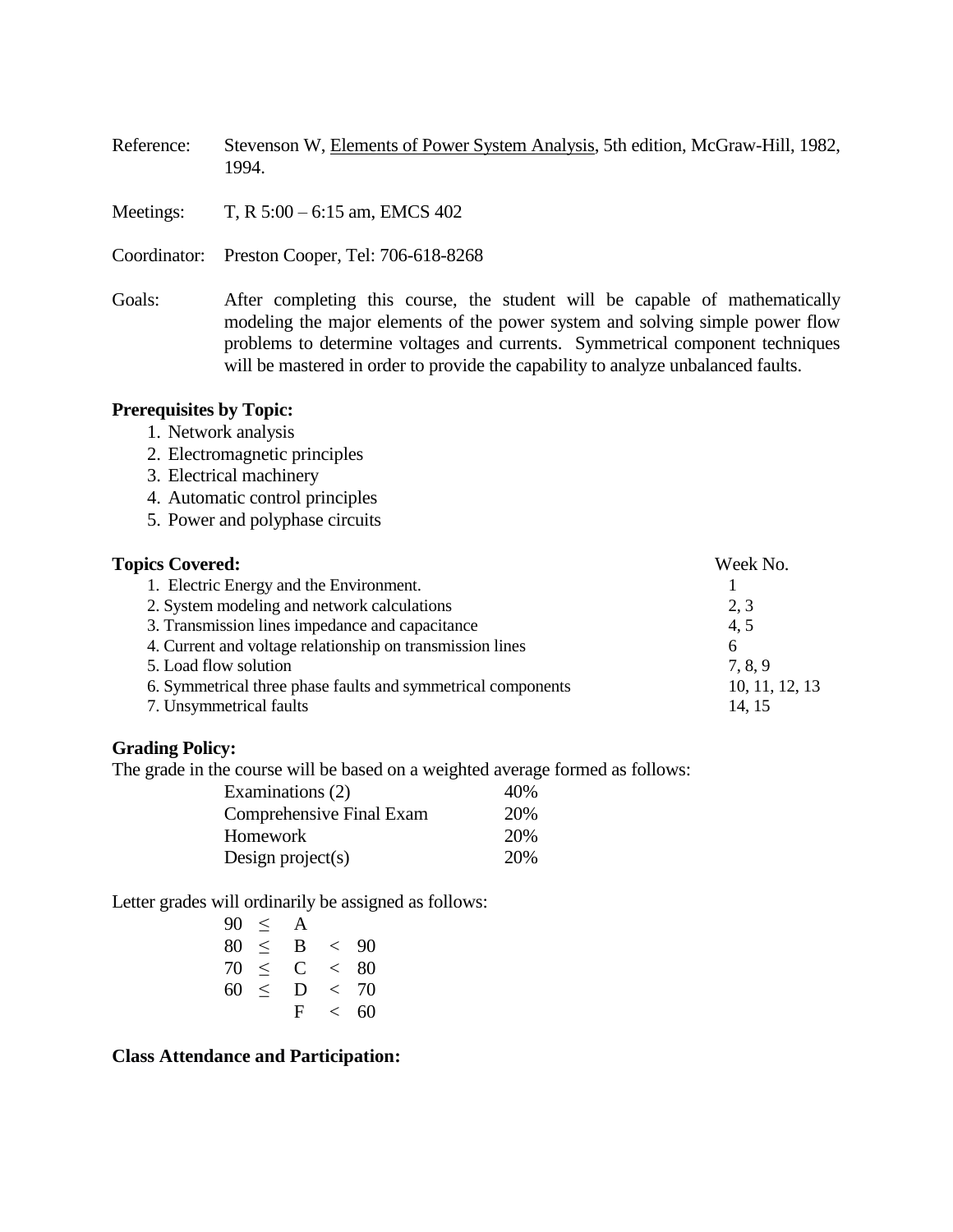Class attendance and participation are very important to learning the material and are required. Class discussions will involve novel solution techniques, modeling helps, and problem solving. It is recommended that a full scientific calculator be brought to class.

## **Home Work:**

Homework is due in one week from time assigned in class. Some of the homework problems require using Power World or ETAP Software. Assignments will be considered late after the beginning of class on the due date. Extension may be allowed with instructor approval. Late homework grade will be penalized 10% of the total value for each day or fraction thereof. **All assignments must be completed to receive a passing grade.**

Group study sessions for understanding and solving homework problems are strongly encouraged. However, each student is responsible for her/his own work and turning in the assignment.

## **Homework Format:**

### Use only one side of the page;

Begin each problem on a new page, and draw a box around the final answer. Each completed assignment should be **clearly presented** so that others can follow the solution process. The solution method is just as important to the grade as the final numerical solution. **Unreadable work will not be graded or credited.**

## **Missed Assignments:**

If you miss a major assignment without either a certified medical excuse or prior instructor approval, a zero will be averaged into your grade.

# **Design Project**

A design project will be assigned early in the semester. The project requires material which may not be covered in class. In some cases consultation with experienced engineers is recommended. The project is due on December 1. A progress report should be submitted no later than November 3.

### **Graduate Students:**

The design project and/or paper requirements are different for graduate students. Their projects and/or papers require material, which may not be covered in this class. The student report and presentation are expected to demonstrate a sophisticated degree of analysis, synthesis, and evaluation of knowledge and/or skills.

# **Research Paper:**

A semester long research project based on one of the course topics will be assigned to each graduate student. The project will require the reading of journal and conference papers. The IEEE Explorer data-base is an excellent search engine for finding papers along with downloadable pdf files of most papers. The database is accessible through the UTC library. Professor Sarla Margai at UTC library may help you with your research. Validation of solution methodologies must be performed on Standard Test Systems, which are provided by the IEEE Power Engineering Society on the IEEE website [\(www.ieee.org\)](http://www.ieee.org/).